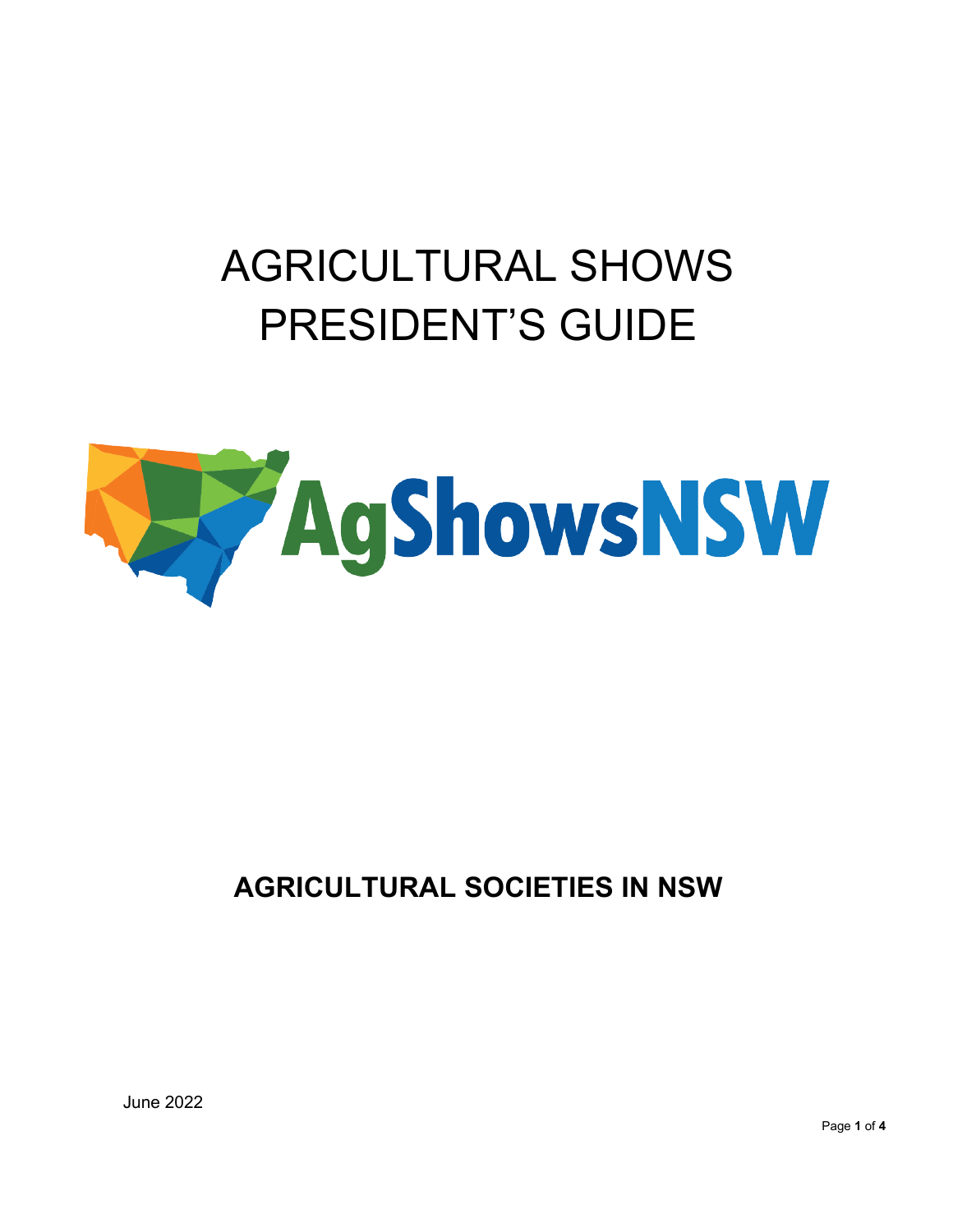AgShows NSW recommends that each Show Society, as a minimum, elects a Show President, Show Treasurer and Show Secretary. Best practice would suggest that these roles should be held by different individuals and no one person takes on two roles. However, some Show Societies might not be able to source enough volunteers. Therefore, for example, the President may also be Treasurer.

Each Show Society has its own individual requirements, so the following role description is only a guideline.

## **PRESIDENT**

The President's role is to provide leadership and overall responsibility for the organisation and the committee. The President's election and term is governed by the Show Society's constitution.

#### *The President would ideally be:*

- well informed on the Show's activities and be able to provide oversight
- able to develop good working relationships with internal and external stakeholders
- forward thinking and committed to meeting the overall goals of the Show
- have a good working knowledge of the duties of office bearers
- able to work collaboratively with committee members of all ages
- a good listener and attuned to the interests of members and other interest groups
- a good role model and positive representative for the Show
- someone with good leadership skills
- knowledgeable in not-for-profit governance procedures

#### *Specific duties include but are not limited to:*

- chair committee meetings ensuring that they are run efficiently and effectively
- act as a signatory for the Show Society in all legal and financial matters
- regularly focus the committee's attention on matters of Show governance that relate to itsown structure, role and relationship to any paid employees
- periodically consult with committee members on their role, plans and direction and assist them to optimise their contribution
- work with the committee to ensure:
	- 1. the necessary skills are represented on the committee and that a succession plan is in place to help find new committee members when required
	- 2. goals, relevant strategic plans and business plans are developed to achieve the goals of the Show Society
	- 3. goals and plans are reviewed on a regular basis to ensure they are on track
- serve as a spokesperson for the Show Society when required
- assist in the development of partnerships with sponsors and funding agencies, as well as organisations that are relevant to the goals of theShow
- liaise with the different Office Bearers to identify any major risks and mitigate risks where possible
- ensure proper procedures are in place and adhered to
- prepare an AGM agenda in consultation with Show Secretary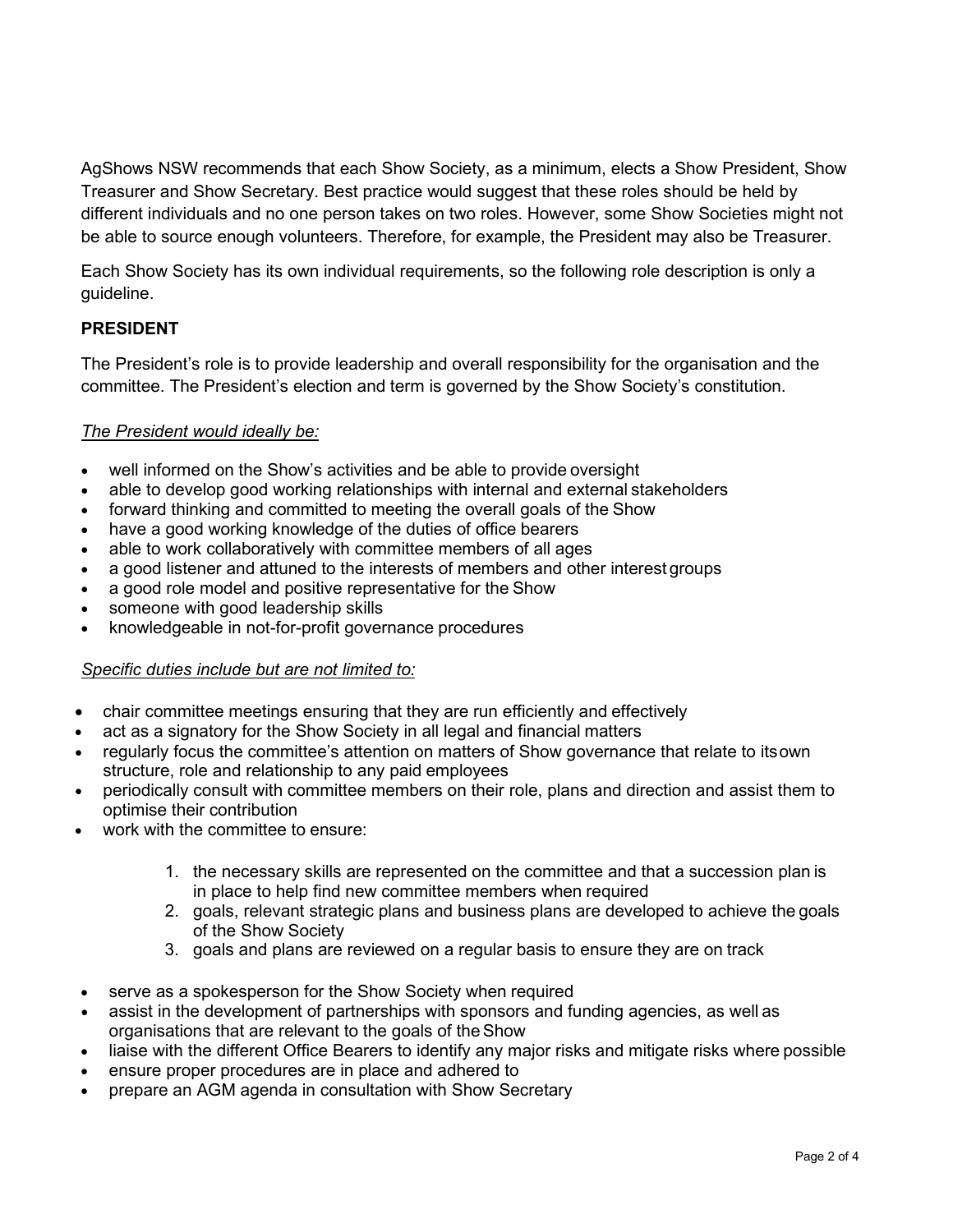### AGENDA FOR MEETINGS

Below is a guide on how a meeting is run and the agenda items.

The meeting agenda is usually prepared by the Show Secretary in consultation with the Show President. The Show President facilitates the meeting and acts as the Chairperson. Agenda items are fairly consistent for each meeting.

#### Sample Agenda Items:

- 1. Call to order
- 2. Open meeting
- 3. Welcome
- 4. Leave of absences and apologies
- 5. Declaration of conflict of interest
- 6. Office Bearer's appointment/resignation
- 7. Minutes of last meeting accepted and signed off
- 8. Business arising from previous minutes
- 9. Treasurer's report
- 10. President's report
- 11. Executive committee update
- 12. Correspondence
- 13. Sub Committees' reports
- 14. General business
- 15. Future meeting dates

#### Sample Meeting Procedure:

- 1. Call to Order
	- If quorum is met, the Chairperson calls the meeting to order
- 2. Open Meeting
	- The meeting is declared open and the Secretary notes the time meeting is open
- 3. Welcome
	- Meeting attendees are welcomed and visitors acknowledged
- 4. Leave of absences and apologies
	- Absences and apologies are read out. A motion is put to the Committee by a committee member and seconded by a different committee member to accept the absences and apologies
- 5. Declaration of conflict of interest
	- A declaration of conflict of interest is called.
		- A conflict of interest exists whenever it is possible for a committee member to derive a benefit, direct or indirect, because of her or his position on the committee. The conflict may arise from a personal, professional, or family interest. In addition, it may be in the best interest of the Show Society, due to perceptions, for a committee member to excuse herself or himself from discussions if wearing multiple hats